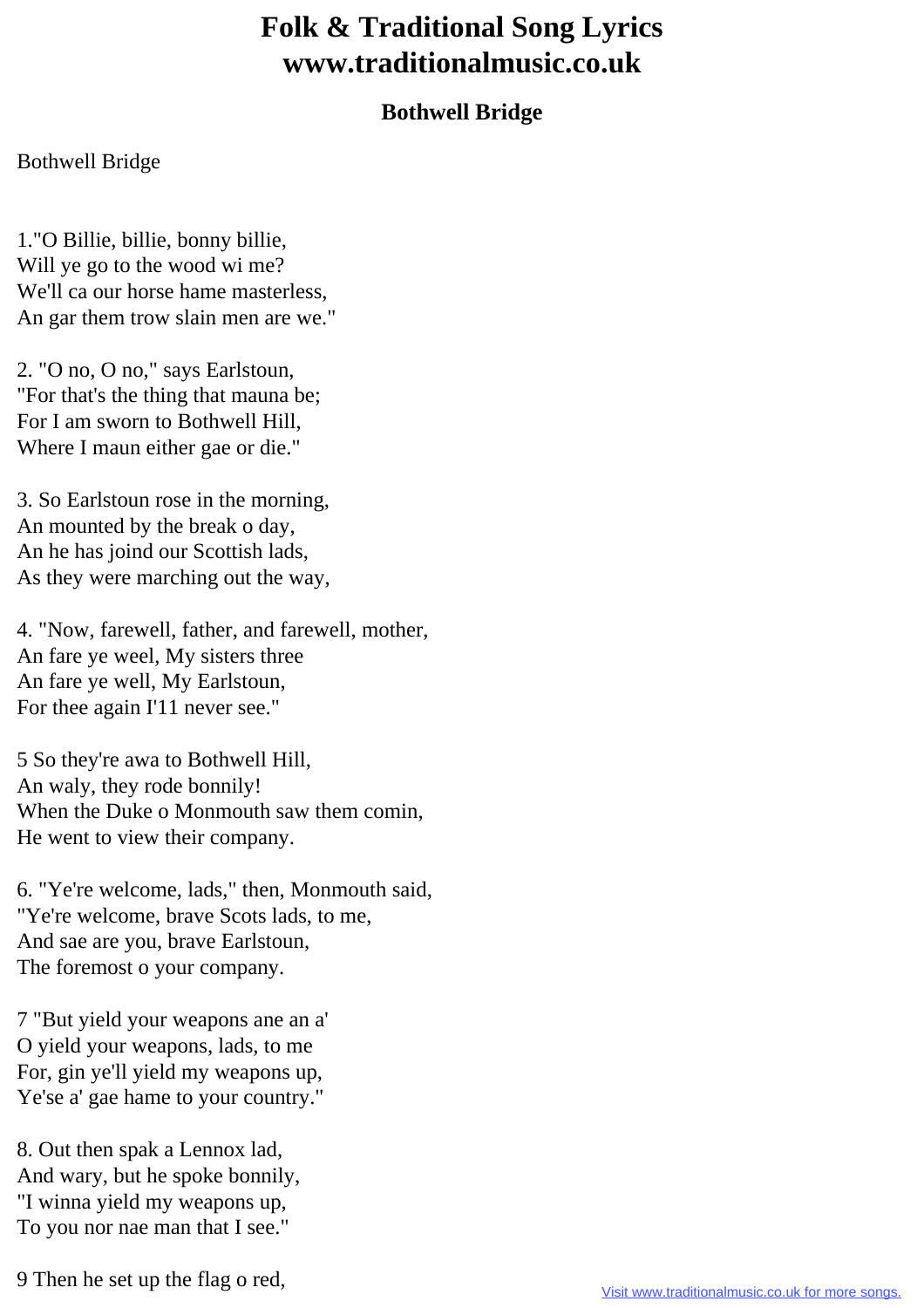A' set about wi bonny blue. "Since ye'll no cease, and be at peace, See that ye stand by ither true."

10. They stelld their cannons on the height, And showrd their shot down in the how, An beat our Scots lads even down; Thick they lay slain on every know.

11. As e'er you saw the rain down fa, Or yet the arrow frae the bow, Sae our Scottish lads fell even down As they lay slain on every know.

12. "O hold your hand," then Monmouth cry'd, "Gie quarters to your men for me;" But wicked Claverhouse swore an oath His cornet's death revengd sud be.

13. "O hold your hand," then Monmouth cry'd. "If ony thing you'll do for me; Hold up your hand, you cursed Graeme, Else a rebel to our king ye'll be."

14 Then wicked Claverhouse turnd about I wot an angry man was he And he has lifted up his hat, And cry'd, God bless his Majesty!

15 Than he's awa to Londontown, Ay een as fast as he can dree; Fause witnesses he has wi him taen, An taen Monmouth's head frae his body.

16. Alang the brae beyond the brig, Mony brave man lies cauld and still; But lang we'll mind, and sair we'll rue, The bloody battle of Bothwell Hill.

On June 22, 1679, the royal army under the command of the Duke of Monmouth moved against the Covenanters at Bothwell Bridge on the Clyde. The Covenanters after a stubborn fight on the bridge were routed by cannon fire, whereupon the King's forces crossed and soon dispersed the main body. From MacEdward Leach, The Ballad Book. Text, Scott, iii, 209.

Notes

Earlston: William Gordon of Earlston, a staunch Covenanter.